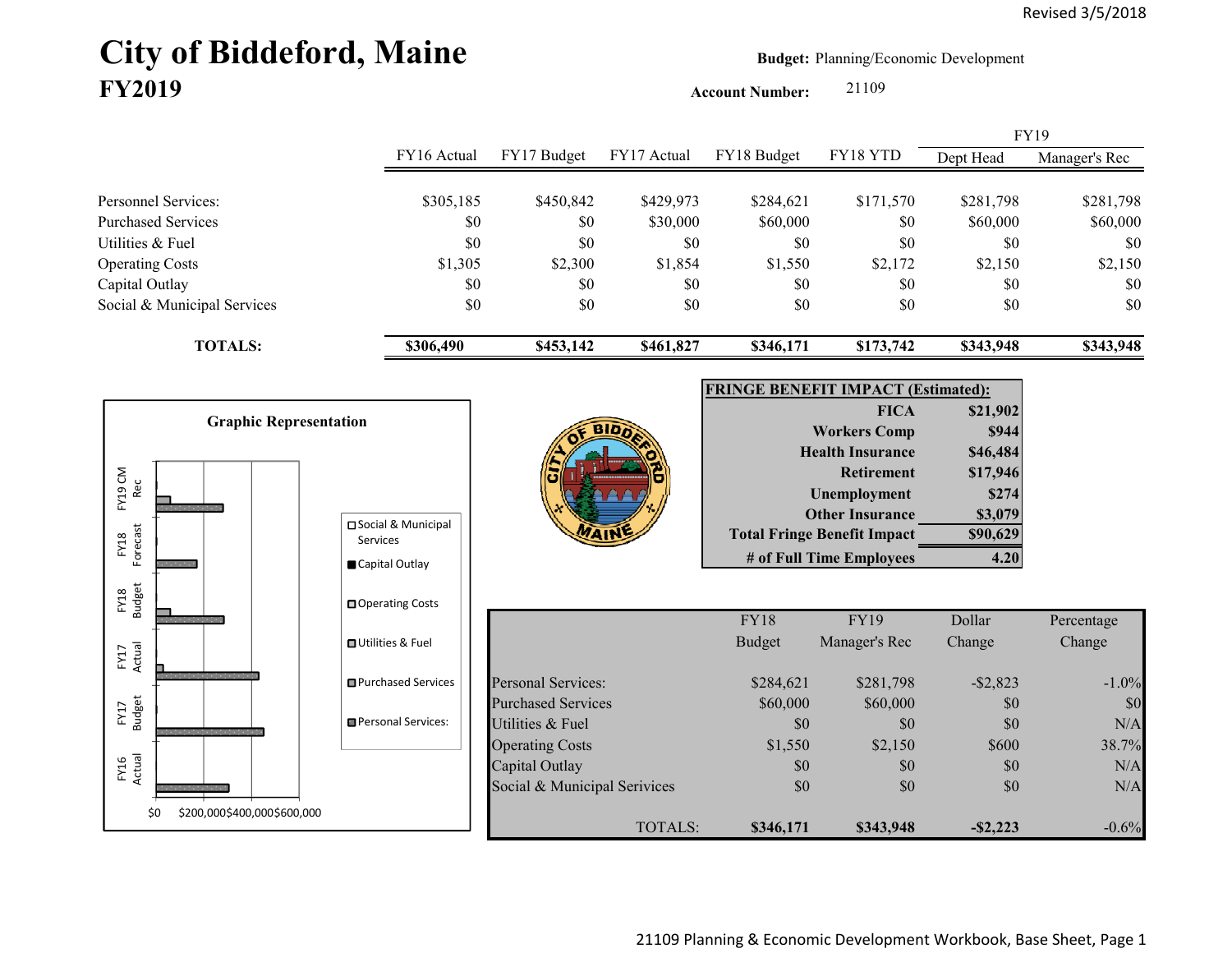#### Personnel Services

| Account                   |                                    | <b>FY16</b> | <b>FY17</b>   | <b>FY17</b> | <b>FY18</b>   | <b>FY18</b>  | FY19      |           |
|---------------------------|------------------------------------|-------------|---------------|-------------|---------------|--------------|-----------|-----------|
| Number                    | Description                        | Actual      | <b>Budget</b> | Actual      | <b>Budget</b> | YTD 02/28/18 | Dept Head | Mgr's Rec |
|                           |                                    |             |               |             |               |              |           |           |
|                           | 60101 Dept Manager Salary Exp      | \$94,516    | \$91,580      | \$92,879    | \$96,731      | \$51,012     | \$95,777  | \$95,777  |
|                           | 60102 Mid Mgmt Hrly Employee Wa    | \$84,720    | \$86,562      | \$87,676    | \$87,601      | \$58,190     | \$87,612  | \$87,612  |
|                           | 60105 F-T Employee Wage Exp        | \$50,088    | \$169,449     | \$139,370   | \$86,816      | \$60,890     | \$88,431  | \$88,431  |
|                           | 60106 P-T Employee Wage Exp        | \$6,030     | \$1,200       | \$7,486     | \$6,623       | \$957        | \$1,928   | \$1,928   |
|                           | 60111 Overtime Wage Expense        | \$0         | \$0           | \$31        | \$0           | \$0          | \$0       | \$0       |
|                           | 60201 FICA/Medicare-ER Share Exp   | \$17,567    | \$23,829      | \$24,922    | \$0           | \$0          | \$0       | \$0       |
|                           | 60202 MPERS-Employer Share Exp     | \$0         | \$2,964       | \$2,337     | \$0           | \$0          | \$0       | \$0       |
|                           | 60203 457 Plan-Employer Share Exp  | \$6,430     | \$6,175       | \$16,078    | \$0           | \$0          | \$0       | \$0       |
|                           | 60210 HPHC Ins Employer Share Ex   | \$43,642    | \$60,662      | \$51,633    | \$0           | \$0          | \$0       | \$0       |
|                           | 60212 S-T Disability ER Share Exp  | \$152       | \$117         | \$255       | \$0           | \$0          | \$0       | \$0       |
|                           | 60213 L-T Disability ER Share Exp  | \$437       | \$789         | \$635       | \$0           | \$0          | \$0       | \$0       |
|                           | 60216 Delta Dental ER Share        | \$0         | \$0           | \$0         | \$0           | \$0          | \$0       | \$0       |
|                           | 60217 RHSA Plan ER Share           | \$0         | \$2,340       | \$1,813     | \$0           | \$0          | \$0       | \$0       |
|                           | 60251 Conferences/Training Expense | \$485       | \$1,550       | \$965       | \$4,000       | \$282        | \$5,000   | \$5,000   |
|                           | 60252 Travel/Mileage Expense       | \$494       | \$1,500       | \$1,553     | \$1,250       | \$140        | \$1,250   | \$1,250   |
|                           | 60253 Food/Lodging Expense         | \$0         | \$1,225       | \$1,685     | \$900         | \$0          | \$900     | \$900     |
|                           | 60256 Dues/Memberships Expense     | \$624       | \$900         | \$655       | \$700         | \$98         | \$900     | \$900     |
| Totals                    |                                    | \$305,185   | \$450,842     | \$429,973   | \$284,621     | \$171,570    | \$281,798 | \$281,798 |
|                           |                                    |             |               |             |               |              |           |           |
| <b>Purchased Services</b> |                                    |             |               |             |               |              |           |           |
| Account                   |                                    | <b>FY16</b> | <b>FY17</b>   | <b>FY17</b> | <b>FY18</b>   | <b>FY18</b>  |           |           |
| Number                    | Description                        | Actual      | Budget        | Actual      | <b>Budget</b> | YTD 02/28/18 | Dept Head | Mgr's Rec |
|                           | 60306 Other Prof/Consult Srvs Exp  | \$0         | \$0           | \$30,000    | \$60,000      | \$0          | \$60,000  | \$60,000  |
| Totals                    |                                    | \$0         | \$0           | \$30,000    | \$60,000      | \$0          | \$60,000  | \$60,000  |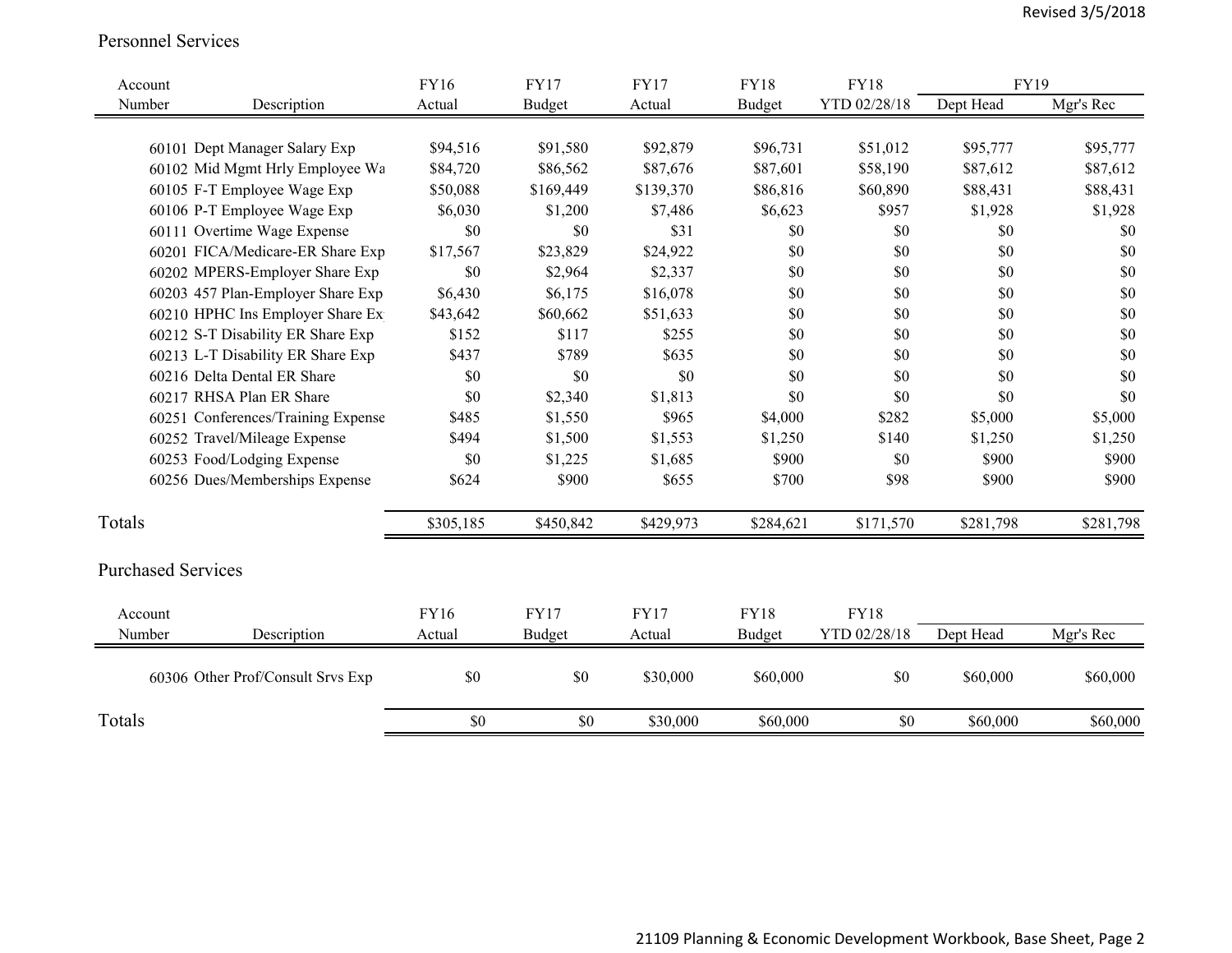## Other Operating Costs

| Account |                                   | <b>FY16</b> | <b>FY17</b> | <b>FY17</b> | <b>FY18</b> | <b>FY18</b>  | \$60,000  |           |
|---------|-----------------------------------|-------------|-------------|-------------|-------------|--------------|-----------|-----------|
| Number  | Description                       | Actual      | Budget      | Actual      | Budget      | YTD 02/28/18 | Dept Head | Mgr's Rec |
|         |                                   |             |             |             |             |              |           |           |
|         | 60500 Admin/Office Supp/Eqt Non-C | \$776       | \$1,200     | \$1,125     | \$900       | \$777        | \$1,200   | \$1,200   |
|         | 60501 Operating Supp/Eqt Non-Cap  | \$375       | \$800       | \$363       | \$500       | \$1,250      | \$800     | \$800     |
|         | 60502 Printing & Copying Expense  | \$75        | \$150       | \$100       | \$150       | \$145        | \$150     | \$150     |
|         | 60797 Miscellaneous Expense       | \$80        | \$150       | \$266       | \$0         | \$0          | \$0       | \$0       |
| Totals  |                                   | \$1,305     | \$2,300     | \$1,854     | \$1,550     | \$2,172      | \$2,150   | \$2,150   |
|         |                                   |             |             |             |             |              |           |           |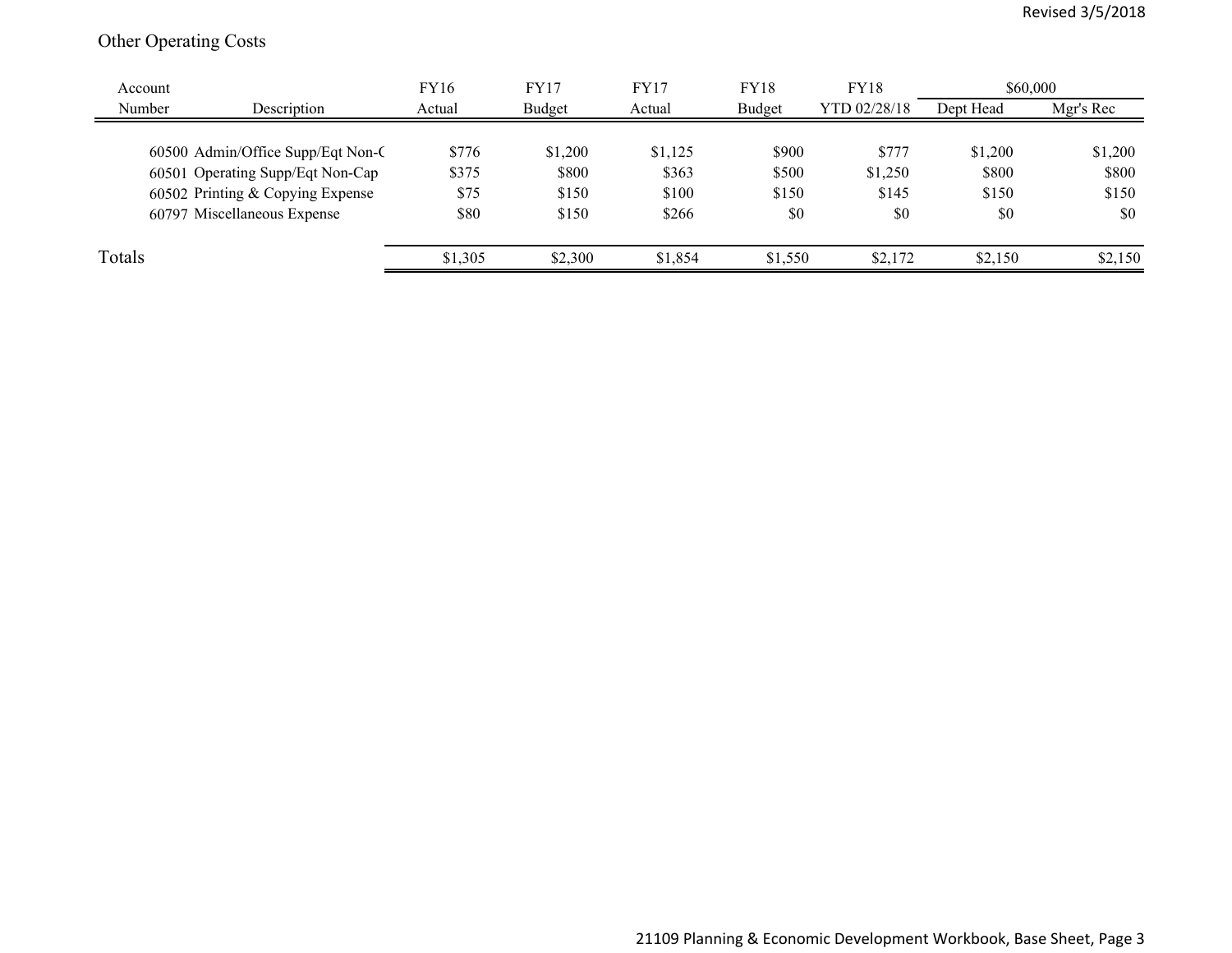#### DEPARTMENT PERSONAL SERVICES BUDGET WORKSHEET Fiscal Year 2019 BUDGET

| DEPARTMENT:                      | 21109  |            | Planning/Economic Development |                  |                     |                | <b>FY18 YTD</b>  |
|----------------------------------|--------|------------|-------------------------------|------------------|---------------------|----------------|------------------|
|                                  |        |            | <b>YEAREND</b>                |                  |                     |                |                  |
|                                  |        |            | <b>ANNUALIZED</b>             |                  | <b>CITY MANAGER</b> | <b>COUNCIL</b> |                  |
| <b>CLASSIFICATION</b>            | EMP#   | <b>FTE</b> | <b>TOTAL</b>                  | <b>REQUESTED</b> | RECOMMEND.          | APPROP.        | <b>LAST NAME</b> |
| COMM./ECON. DEV. DIRECTOR        | 10855  | 1.00       | 95,410.00                     | 95,776.96        | 95,776.96           |                | <b>EDDY</b>      |
| <b>PLANNER</b>                   | 65675  | 1.00       | 87,276.80                     | 87.612.48        | 87.612.48           |                | <b>TANSLEY</b>   |
| ECONOMIC DEVELOPMENT COORDINATOR | 10635  | 1.00       | 53,664.00                     | 53,870.40        | 53,870.40           |                | <b>FAVREAU</b>   |
| ADMINISTRATIVE ASST.             | 32279  | 1.00       | 34,428.16                     | 34,560.58        | 34,560.58           |                | <b>HALL</b>      |
| ADMINISTRATIVE ASST.             | 106391 | 0.20       | 1.920.27                      | 1.927.66         | 1,927.66            |                | <b>RANSOM</b>    |
|                                  |        |            |                               |                  |                     |                |                  |
| <b>TOTAL BUDGETED POSITIONS</b>  |        | 4.20       | 272,699.23                    | 273,748.08       | 273,748.08          |                |                  |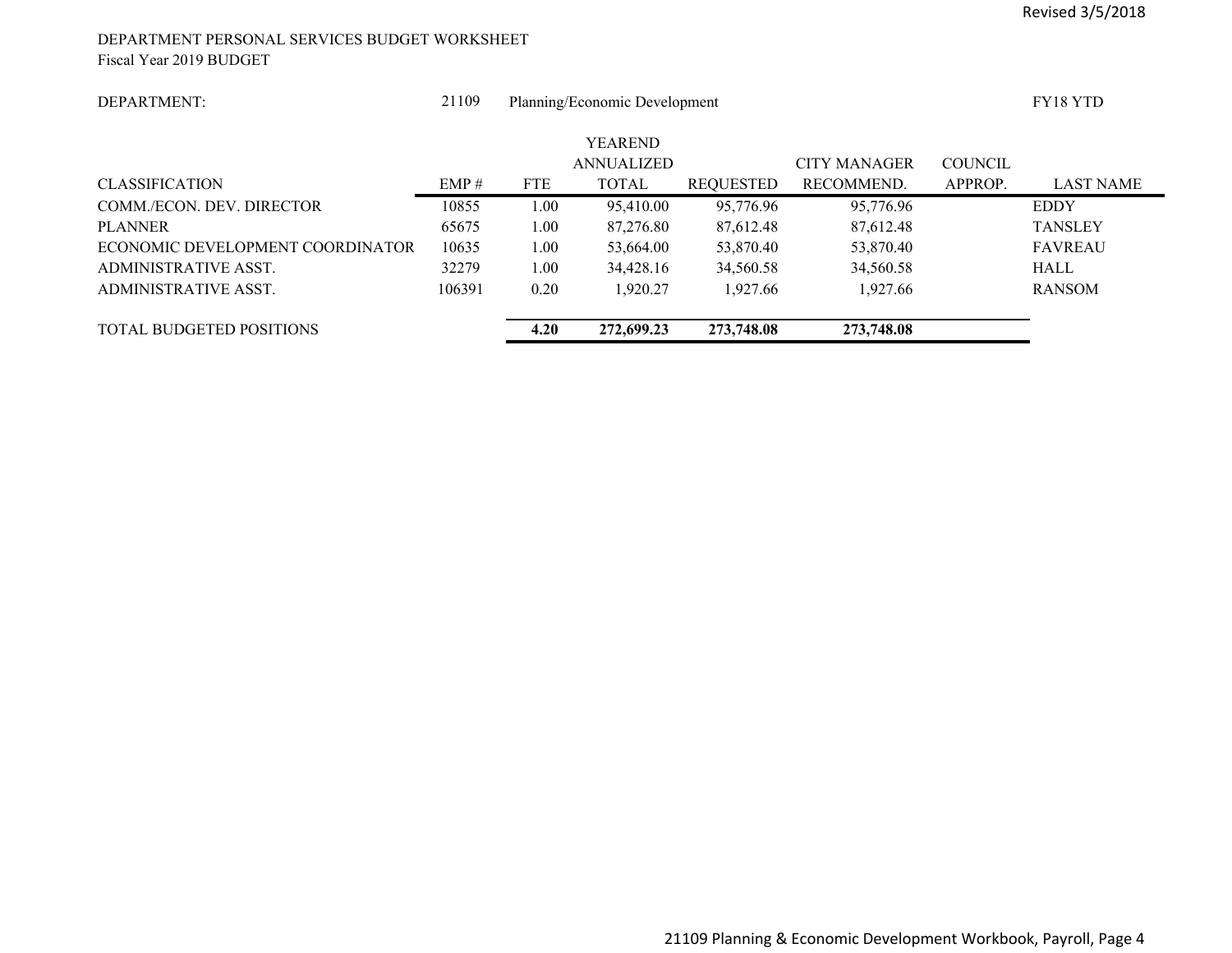

March 5, 2018 **Department:** Planning/Economic Development

Account Title: Dept Manager Salary Exp

Department Number: 21109 20101 20101 Account Number: 60101

| FY2016      | FY 2017       | FY 2017     | FY 2018       | FY 2018       |
|-------------|---------------|-------------|---------------|---------------|
| Actual      | <b>Budget</b> | Actual      | <b>Budget</b> | Est. Expended |
| \$94,516.14 | \$91,580.00   | \$92,878.89 | \$92,878.89   | \$86,494.00   |

| FY-2019       | Department  | City Mgr       | Council | Increase   |
|---------------|-------------|----------------|---------|------------|
|               | Reauest     | Recommendation | Action  | (Decrease) |
| <b>Budget</b> | \$95,776.96 | \$95,776.96    |         | \$2,898.07 |

**Support for Budget Request:** Provide justification for the budget request using as much detail as possible

 to support it. Examples of acceptable support include unit costs, quantity estimates, price quotes, etc. Requests based solely on a percentage increase above the previous budget will not be accepted. Use additional sheets if necessary.

Decrease the result of new staff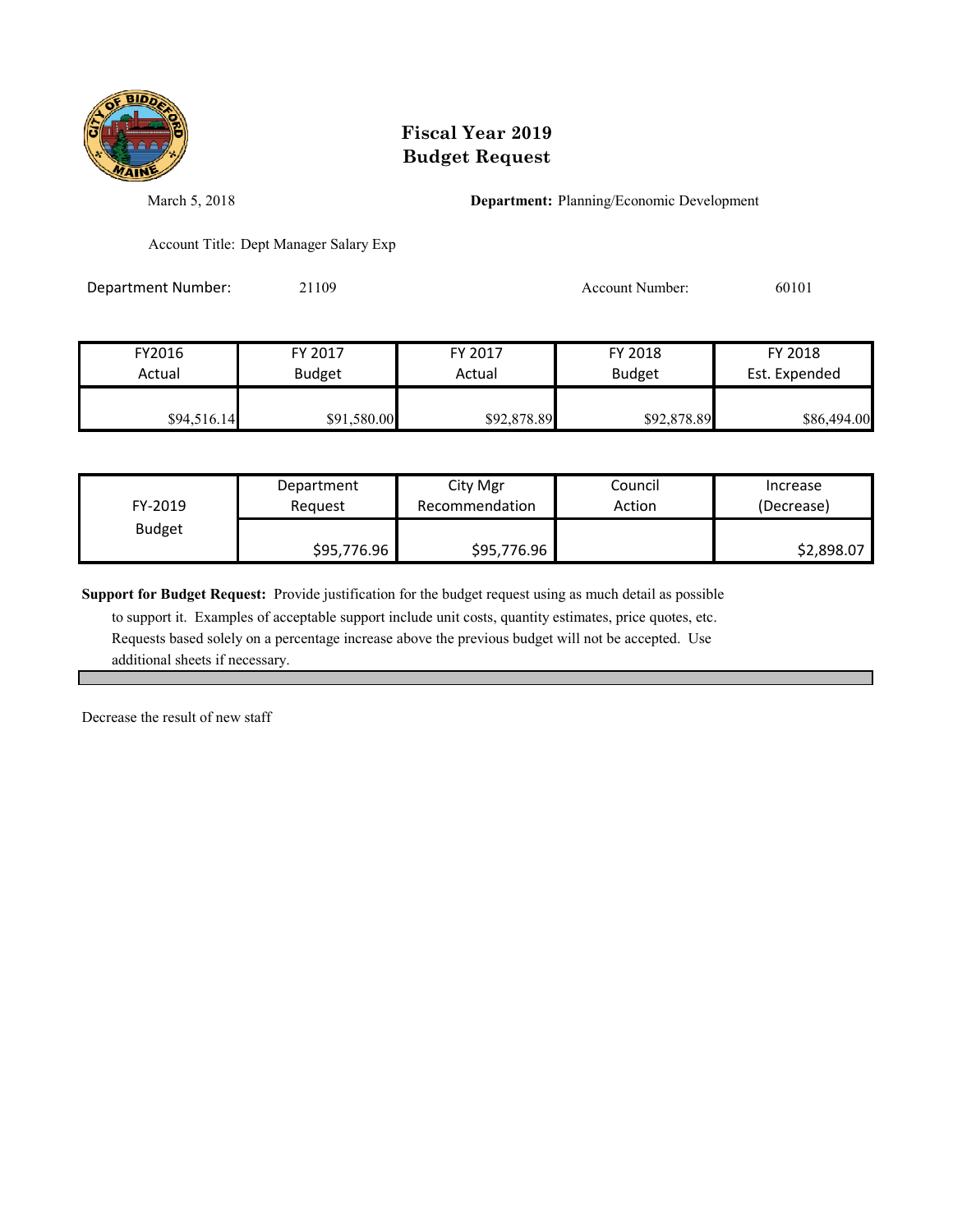

March 5, 2018 **Department:** Planning/Economic Development

Account Title: Mid Mgmt Hrly Employee Wage Ex

Department Number: 21109 20102 20102 Account Number: 60102

| FY2016      | FY 2017       | FY 2017     | FY 2018       | FY 2018       |
|-------------|---------------|-------------|---------------|---------------|
| Actual      | <b>Budget</b> | Actual      | <b>Budget</b> | Est. Expended |
| \$84,720.42 | \$86,562.00   | \$87,676.24 | \$87,676.24   | \$87,601.00   |

| FY-2019       | Department  | City Mgr       | Council | Increase   |
|---------------|-------------|----------------|---------|------------|
|               | Reauest     | Recommendation | Action  | (Decrease) |
| <b>Budget</b> | \$87,612.48 | \$87,612.48    |         | (\$63.76)  |

**Support for Budget Request:** Provide justification for the budget request using as much detail as possible

 to support it. Examples of acceptable support include unit costs, quantity estimates, price quotes, etc. Requests based solely on a percentage increase above the previous budget will not be accepted. Use additional sheets if necessary.

Employee Wages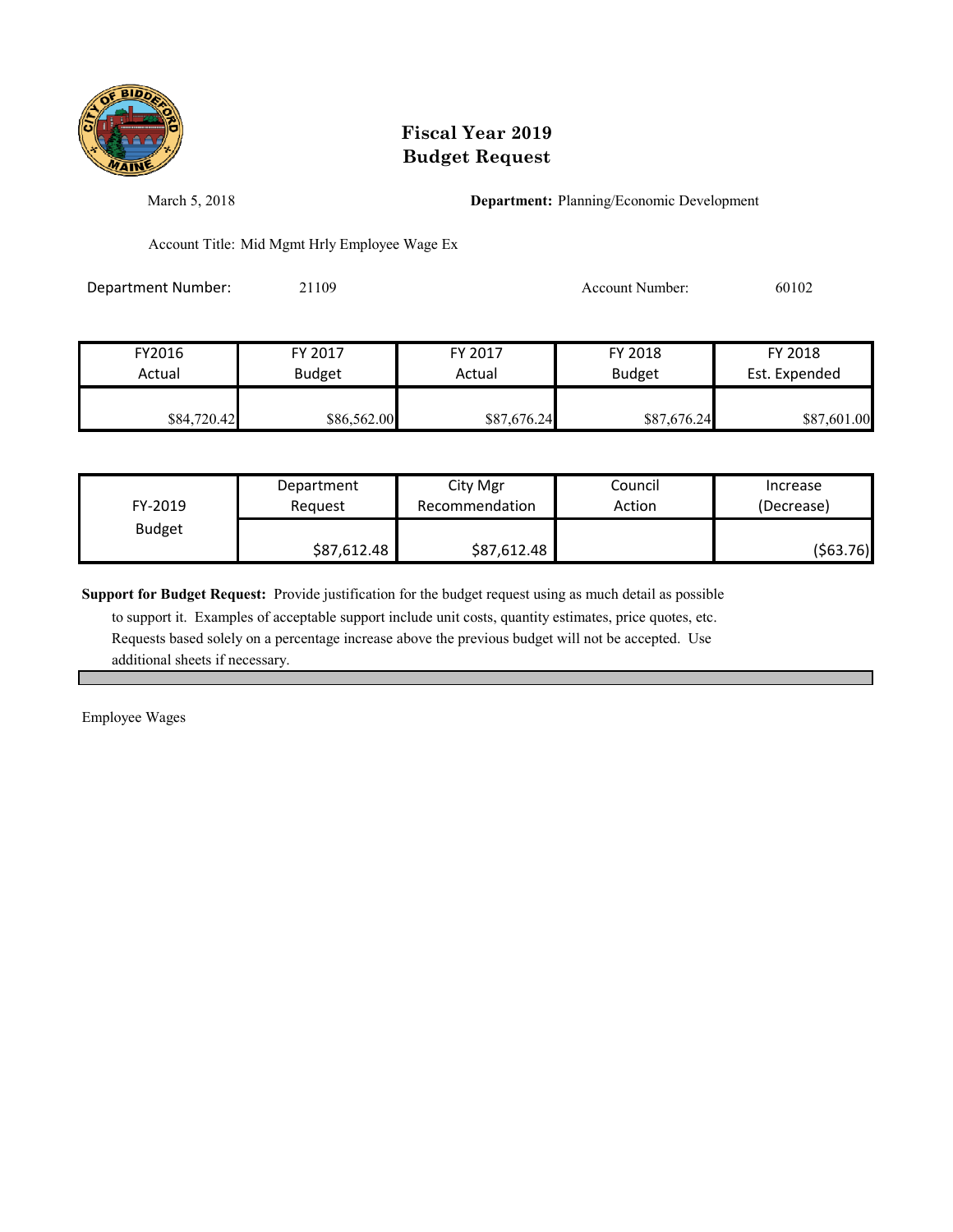

March 5, 2018 **Department:** Planning/Economic Development

Account Title: F-T Employee Wage Exp

Department Number: 21109 20105 20105

| FY2016      | FY 2017       | FY 2017      | FY 2018      | FY 2018       |
|-------------|---------------|--------------|--------------|---------------|
| Actual      | <b>Budget</b> | Actual       | Budget       | Est. Expended |
| \$50,087.75 | \$169,449.00  | \$139,369.67 | \$139,369.67 | \$86,816.00   |

| FY-2019       | Department  | City Mgr       | Council | Increase       |
|---------------|-------------|----------------|---------|----------------|
|               | Reauest     | Recommendation | Action  | (Decrease)     |
| <b>Budget</b> | \$88,430.98 | \$88,430.98    |         | ( \$50,938.69) |

**Support for Budget Request:** Provide justification for the budget request using as much detail as possible

 to support it. Examples of acceptable support include unit costs, quantity estimates, price quotes, etc. Requests based solely on a percentage increase above the previous budget will not be accepted. Use additional sheets if necessary.

Employee Wages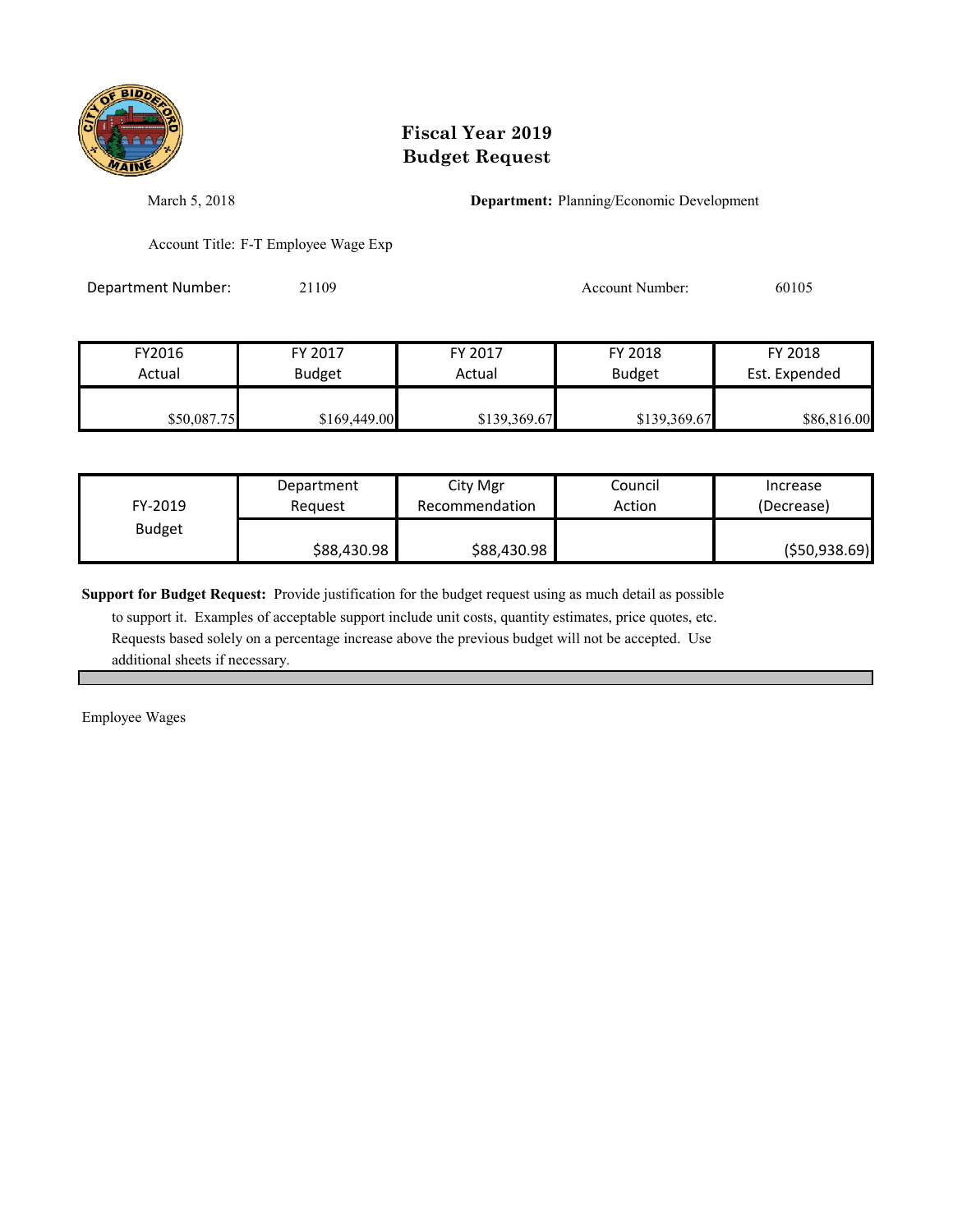

March 5, 2018 **Department:** Planning/Economic Development

Account Title: P-T Employee Wage Exp

Department Number: 21109 Account Number: 60106

FY2016 FY 2017 FY 2017 FY 2018 FY 2018 Actual Budget **Actual Budget** Actual Budget Est. Expended \$6,030.03 \$1,200.00 \$7,485.74 \$7,485.74 \$6,623.00

| FY-2019       | Department | City Mgr       | Council | Increase      |
|---------------|------------|----------------|---------|---------------|
|               | Reauest    | Recommendation | Action  | (Decrease)    |
| <b>Budget</b> | \$1,927.66 | \$1,927.66     |         | ( \$5,558.08) |

**Support for Budget Request:** Provide justification for the budget request using as much detail as possible

 to support it. Examples of acceptable support include unit costs, quantity estimates, price quotes, etc. Requests based solely on a percentage increase above the previous budget will not be accepted. Use additional sheets if necessary.

Should be only limited hours for part-time work; office generally covered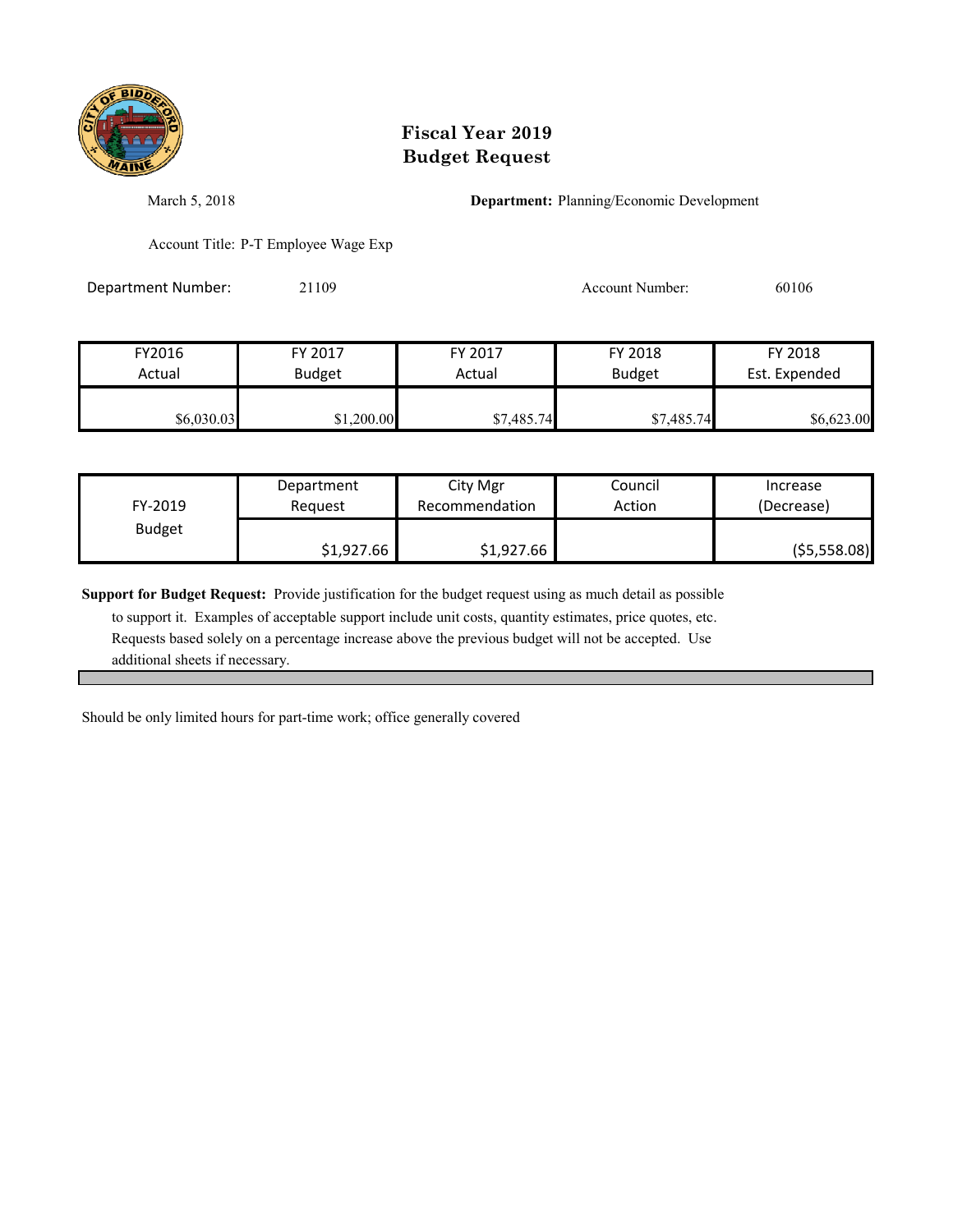

March 5, 2018 **Department:** Planning/Economic Development

Account Title: Overtime Wage Expense

Department Number: 21109 2010 2010 Account Number: 60111

| FY2016 | FY 2017       | FY 2017 | FY 2018       | FY 2018       |
|--------|---------------|---------|---------------|---------------|
| Actual | <b>Budget</b> | Actual  | <b>Budget</b> | Est. Expended |
|        |               |         |               |               |
| \$0.00 | \$0.00        | \$30.58 | \$30.58       | \$150.00      |

| FY-2019       | Department | City Mgr       | Council | Increase   |
|---------------|------------|----------------|---------|------------|
|               | Reauest    | Recommendation | Action  | (Decrease) |
| <b>Budget</b> | \$0.00     | \$0.00         |         | (\$30.58)  |

**Support for Budget Request:** Provide justification for the budget request using as much detail as possible

 to support it. Examples of acceptable support include unit costs, quantity estimates, price quotes, etc. Requests based solely on a percentage increase above the previous budget will not be accepted. Use additional sheets if necessary.

anticipate no overtime for staff as constituted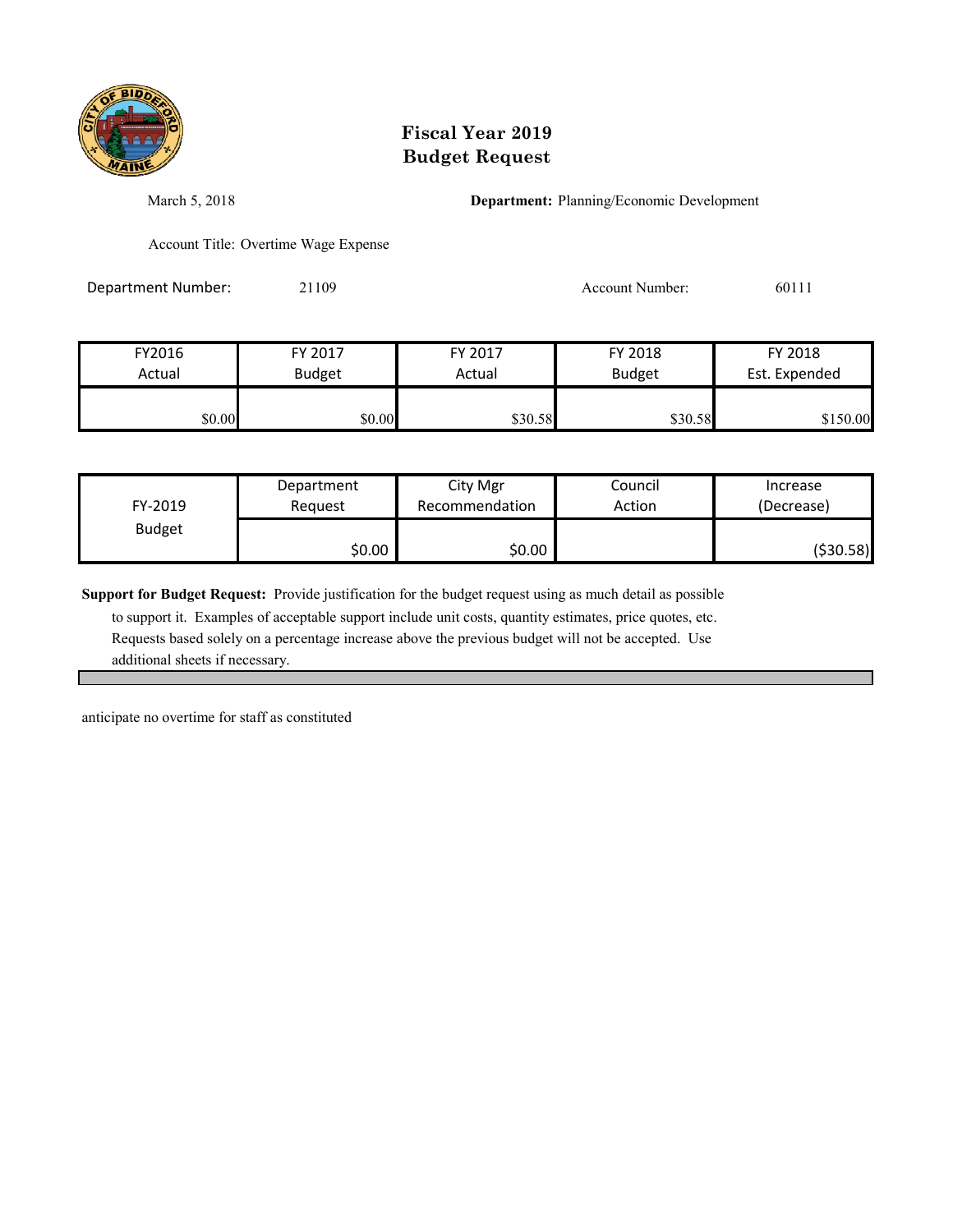

March 5, 2018 **Department:** Planning/Economic Development

Account Title: Conferences/Training Expense

Department Number: 21109 Account Number: 60251

| FY2016<br>Actual | FY 2017       | FY 2017<br>Actual | FY 2018       | FY 2018       |
|------------------|---------------|-------------------|---------------|---------------|
|                  | <b>Budget</b> |                   | <b>Budget</b> | Est. Expended |
| \$484.59         | \$1,550.00    | \$965.41          | \$965.41      | \$4,200.00    |

| FY-2019       | Department | City Mgr       | Council | Increase   |
|---------------|------------|----------------|---------|------------|
|               | Reauest    | Recommendation | Action  | (Decrease) |
| <b>Budget</b> | \$5,000.00 | \$5,000.00     |         | \$4,034.59 |

**Support for Budget Request:** Provide justification for the budget request using as much detail as possible

 to support it. Examples of acceptable support include unit costs, quantity estimates, price quotes, etc. Requests based solely on a percentage increase above the previous budget will not be accepted. Use additional sheets if necessary.

Increase by \$1000 to cover professional training for Director, Planner, and Coordinator

American Institute of Certified Planners, American Planners Association Annual Meeting (Greg); international Economic Development Certification (Brad); Neighborhood Revitalization (CDBG, Lyn); General training sessions/visitations; statewide certification and trainings (e.g. Economic Development Council of Maine, Maine Real Estate and Development Association).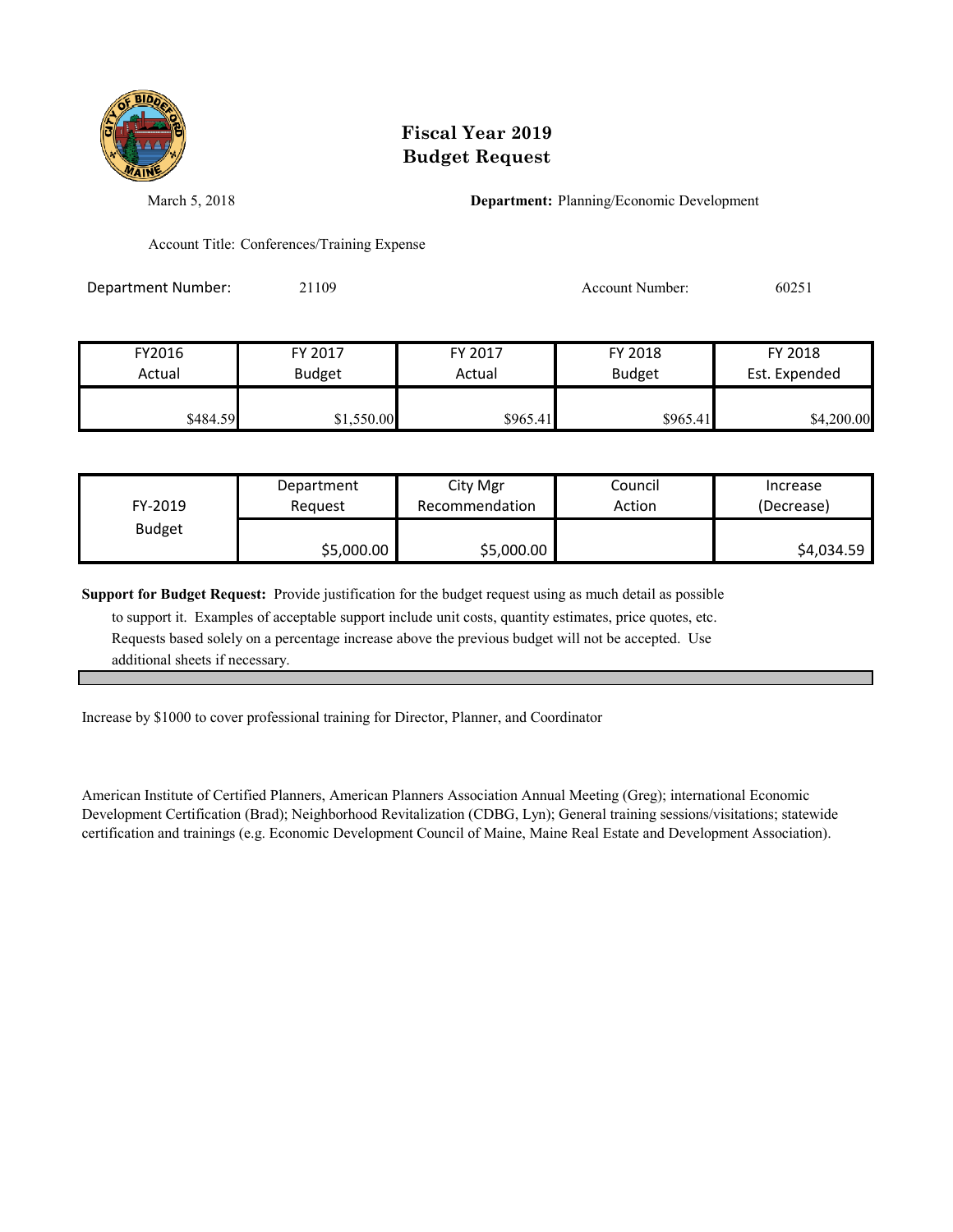

March 5, 2018 **Department:** Planning/Economic Development

Account Title: Travel/Mileage Expense

Department Number: 21109 20052 2010 2010 Account Number: 60252

| FY2016   | FY 2017       | FY 2017    | FY 2018       | FY 2018       |
|----------|---------------|------------|---------------|---------------|
| Actual   | <b>Budget</b> | Actual     | <b>Budget</b> | Est. Expended |
| \$493.70 | \$1,500.00    | \$1,553.42 | \$1,553.42    | \$1,250.00    |

| FY-2019       | Department | City Mgr       | Council | Increase    |
|---------------|------------|----------------|---------|-------------|
|               | Reauest    | Recommendation | Action  | (Decrease)  |
| <b>Budget</b> | \$1,250.00 | \$1,250.00     |         | ( \$303.42) |

**Support for Budget Request:** Provide justification for the budget request using as much detail as possible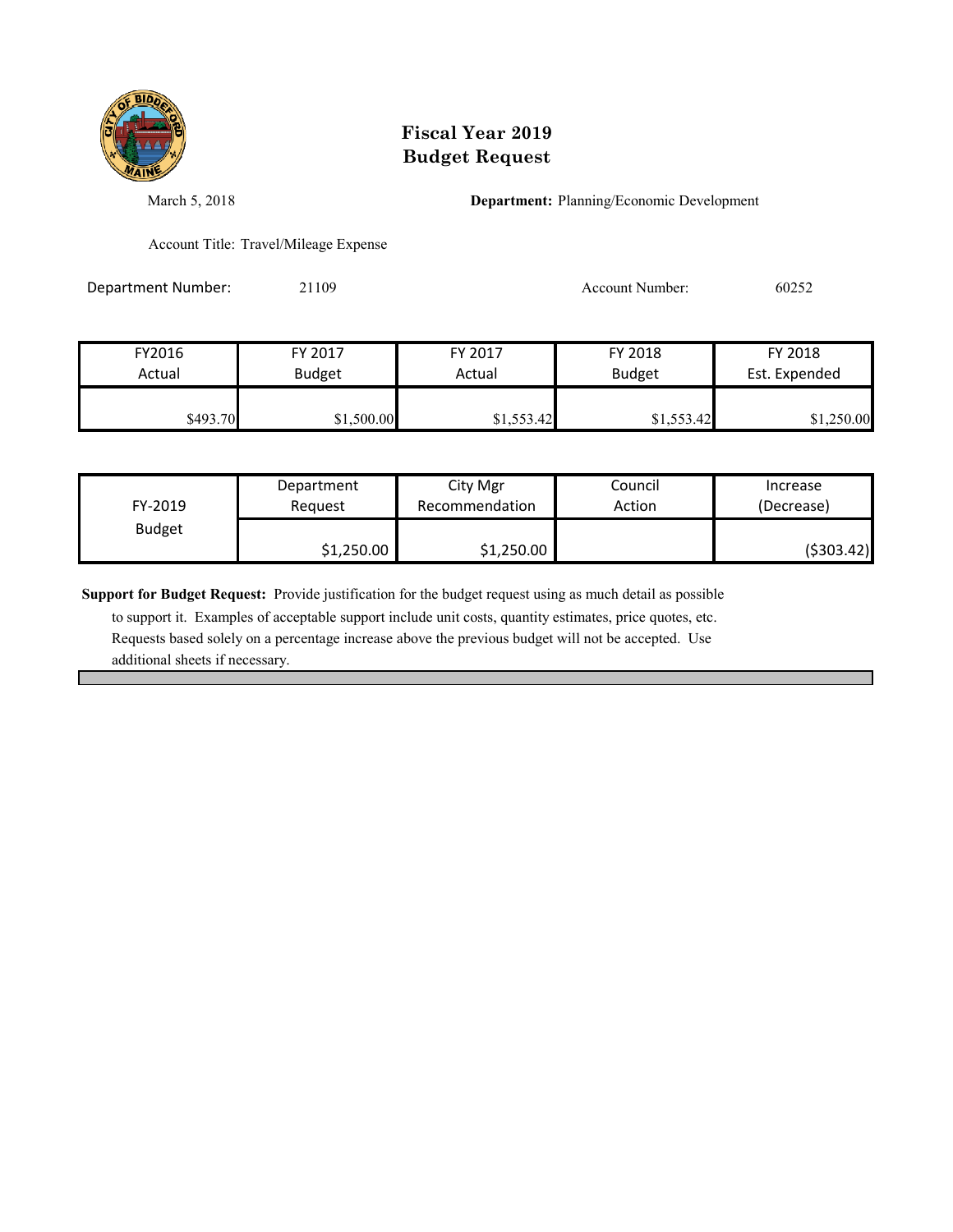

March 5, 2018 **Department:** Planning/Economic Development

Account Title: Food/Lodging Expense

Department Number: 21109 20053 Account Number: 60253

| FY2016 | FY 2017       | FY 2017    | FY 2018       | FY 2018       |
|--------|---------------|------------|---------------|---------------|
| Actual | <b>Budget</b> | Actual     | <b>Budget</b> | Est. Expended |
|        |               |            |               |               |
| \$0.00 | \$1,225.00    | \$1,684.85 | \$1,684.85    | \$0.00        |

| FY-2019       | Department | City Mgr       | Council | Increase   |
|---------------|------------|----------------|---------|------------|
|               | Reauest    | Recommendation | Action  | (Decrease) |
| <b>Budget</b> | \$900.00   | \$900.00       |         | (5784.85)  |

**Support for Budget Request:** Provide justification for the budget request using as much detail as possible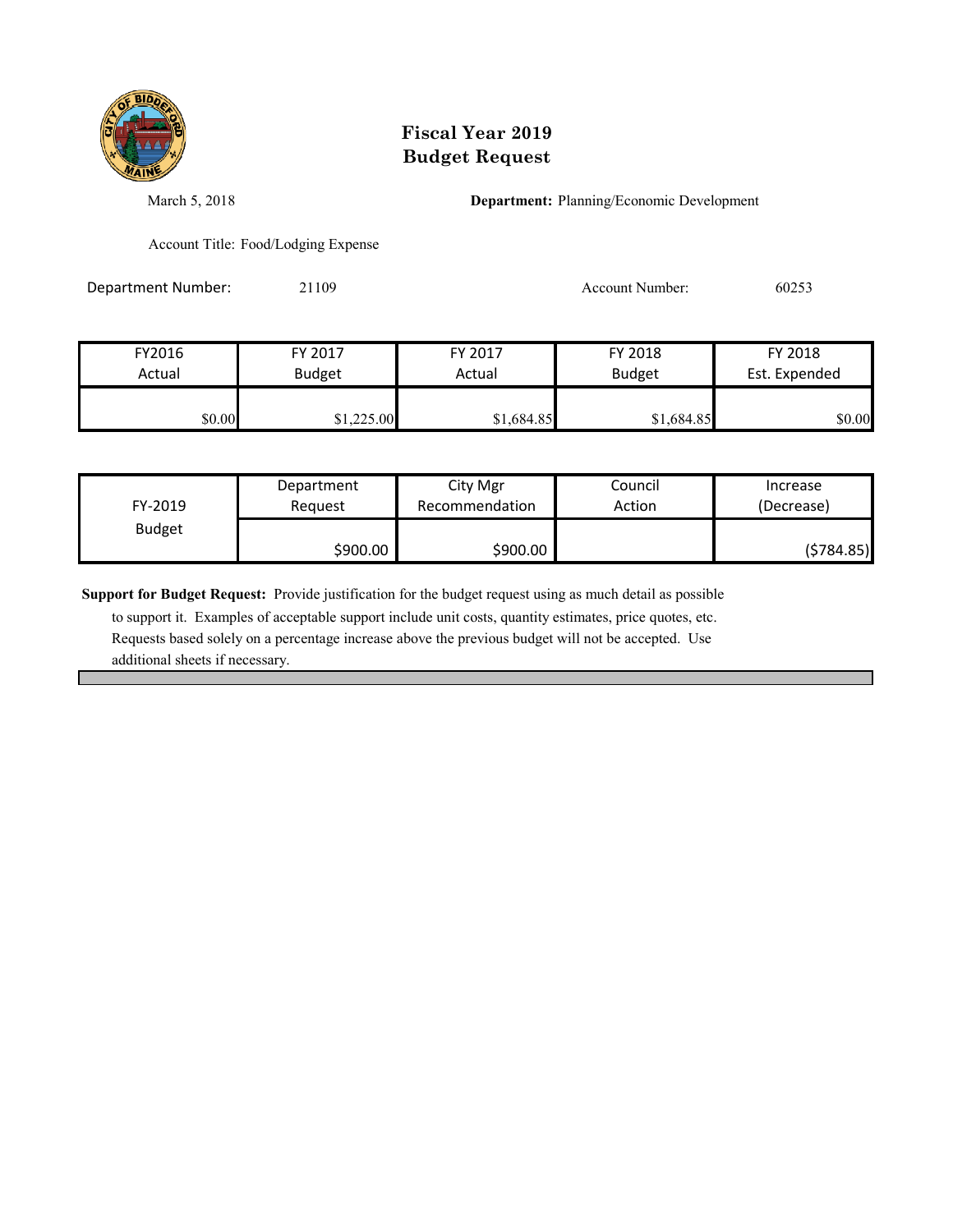

March 5, 2018 **Department:** Planning/Economic Development

Account Title: Dues/Memberships Expense

Department Number: 21109 Account Number: 60256

| FY2016   | FY 2017       | FY 2017  | FY 2018       | FY 2018       |
|----------|---------------|----------|---------------|---------------|
| Actual   | <b>Budget</b> | Actual   | <b>Budget</b> | Est. Expended |
| \$624.00 | \$900.00      | \$655.00 | \$655.00      | \$0.00        |

| FY-2019       | Department | City Mgr       | Council | Increase   |
|---------------|------------|----------------|---------|------------|
|               | Reauest    | Recommendation | Action  | (Decrease) |
| <b>Budget</b> | \$900.00   | \$900.00       |         | \$245.00   |

**Support for Budget Request:** Provide justification for the budget request using as much detail as possible

 to support it. Examples of acceptable support include unit costs, quantity estimates, price quotes, etc. Requests based solely on a percentage increase above the previous budget will not be accepted. Use additional sheets if necessary.

increase based on changes in staff, affiliations (Economic Development council of Maine, Maine Community Development Association)

Maine Association of Planners, American Association of Planners, Maine Real Estate and Development Association, Maine Community Development Association, IEDC, EDCM.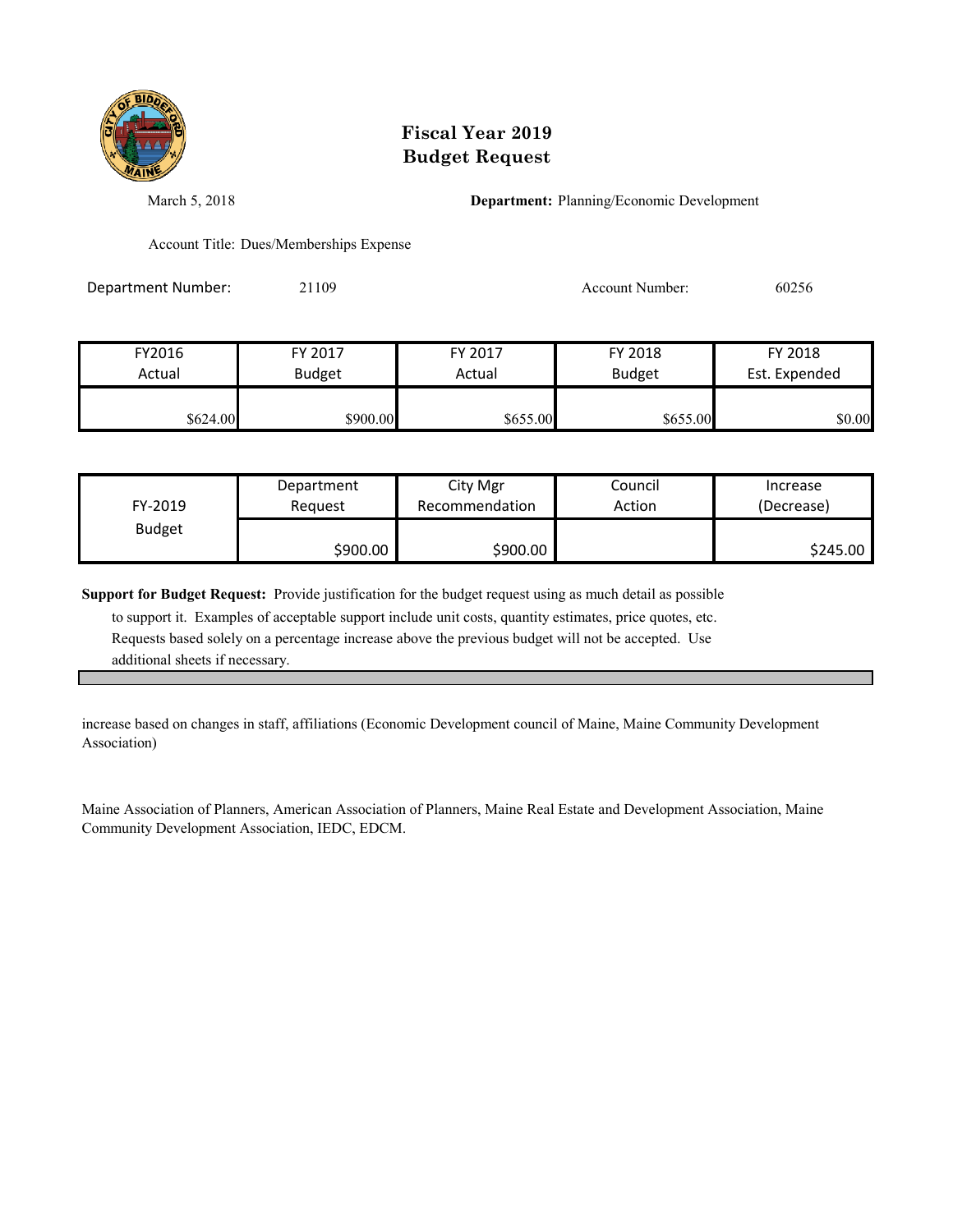

March 5, 2018 **Department:** Planning/Economic Development

Account Title: Other Prof/Consult Srvs Exp

Department Number: 21109 2006 2006 2010 Account Number: 60306

| FY2016 | FY 2017       | FY 2017     | FY 2018       | FY 2018       |
|--------|---------------|-------------|---------------|---------------|
| Actual | <b>Budget</b> | Actual      | <b>Budget</b> | Est. Expended |
|        |               |             |               |               |
| \$0.00 | \$0.00        | \$30,000.00 | \$60,000.00   | \$0.00        |

| FY-2019       | Department  | City Mgr       | Council | Increase   |
|---------------|-------------|----------------|---------|------------|
|               | Reauest     | Recommendation | Action  | (Decrease) |
| <b>Budget</b> | \$60,000.00 | \$60,000.00    |         | \$0.00     |

**Support for Budget Request:** Provide justification for the budget request using as much detail as possible

 to support it. Examples of acceptable support include unit costs, quantity estimates, price quotes, etc. Requests based solely on a percentage increase above the previous budget will not be accepted. Use additional sheets if necessary.

engineering, design assistance when needed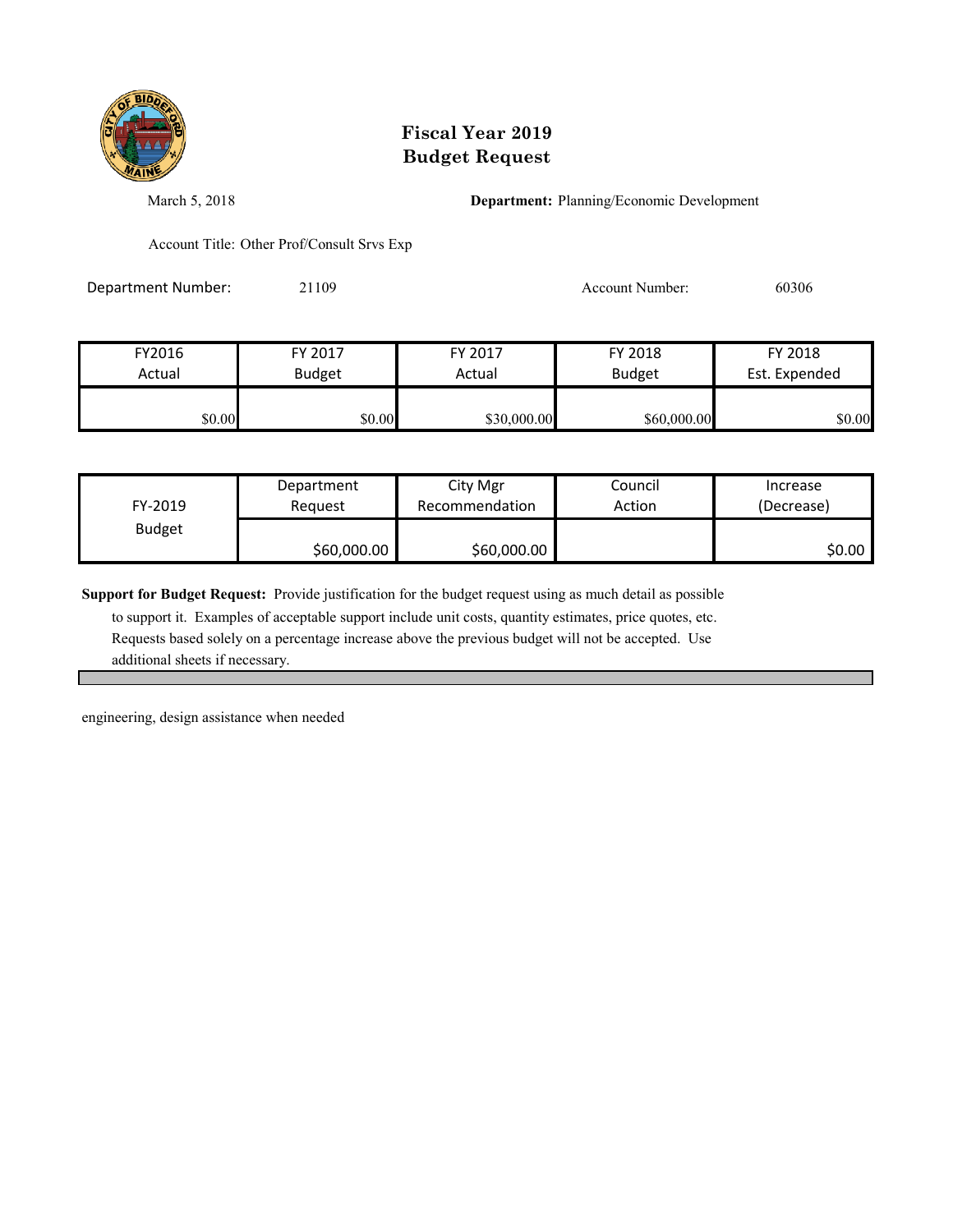

March 5, 2018 **Department:** Planning/Economic Development

Account Title: Admin/Office Supp/Eqt Non-Cap

Department Number: 21109 2010 2010 2010 Account Number: 60500

| FY2016   | FY 2017       | FY 2017    | FY 2018       | FY 2018       |
|----------|---------------|------------|---------------|---------------|
| Actual   | <b>Budget</b> | Actual     | <b>Budget</b> | Est. Expended |
| \$775.93 | \$1,200.00    | \$1,124.76 | \$1,124.76    | \$1,200.00    |

| FY-2019       | Department | City Mgr       | Council | Increase   |
|---------------|------------|----------------|---------|------------|
|               | Reauest    | Recommendation | Action  | (Decrease) |
| <b>Budget</b> | \$1,200.00 | \$1,200.00     |         | \$75.24    |

**Support for Budget Request:** Provide justification for the budget request using as much detail as possible

 to support it. Examples of acceptable support include unit costs, quantity estimates, price quotes, etc. Requests based solely on a percentage increase above the previous budget will not be accepted. Use additional sheets if necessary.

Based on past experience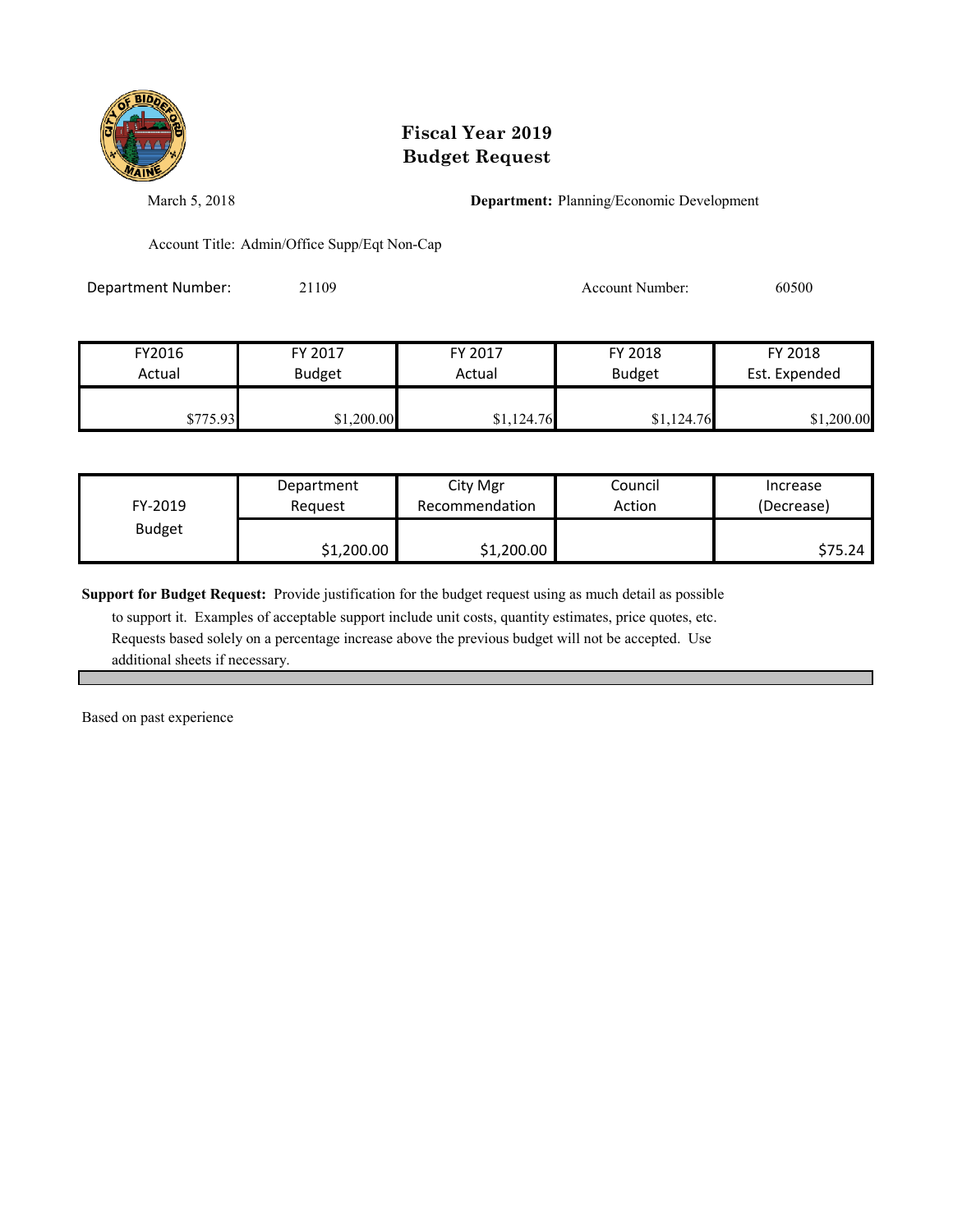

March 5, 2018 **Department:** Planning/Economic Development

Account Title: Operating Supp/Eqt Non-Cap

Department Number: 21109 2010 2010 2020 Account Number: 60501

| FY2016   | FY 2017       | FY 2017  | FY 2018       | FY 2018       |
|----------|---------------|----------|---------------|---------------|
| Actual   | <b>Budget</b> | Actual   | <b>Budget</b> | Est. Expended |
| \$374.55 | \$800.00      | \$362.53 | \$362.53      | \$1,000.00    |

| FY-2019       | Department | City Mgr       | Council | Increase   |
|---------------|------------|----------------|---------|------------|
|               | Reauest    | Recommendation | Action  | (Decrease) |
| <b>Budget</b> | \$800.00   | \$800.00       |         | \$437.47   |

**Support for Budget Request:** Provide justification for the budget request using as much detail as possible

 to support it. Examples of acceptable support include unit costs, quantity estimates, price quotes, etc. Requests based solely on a percentage increase above the previous budget will not be accepted. Use additional sheets if necessary.

Based on staff experience, expectations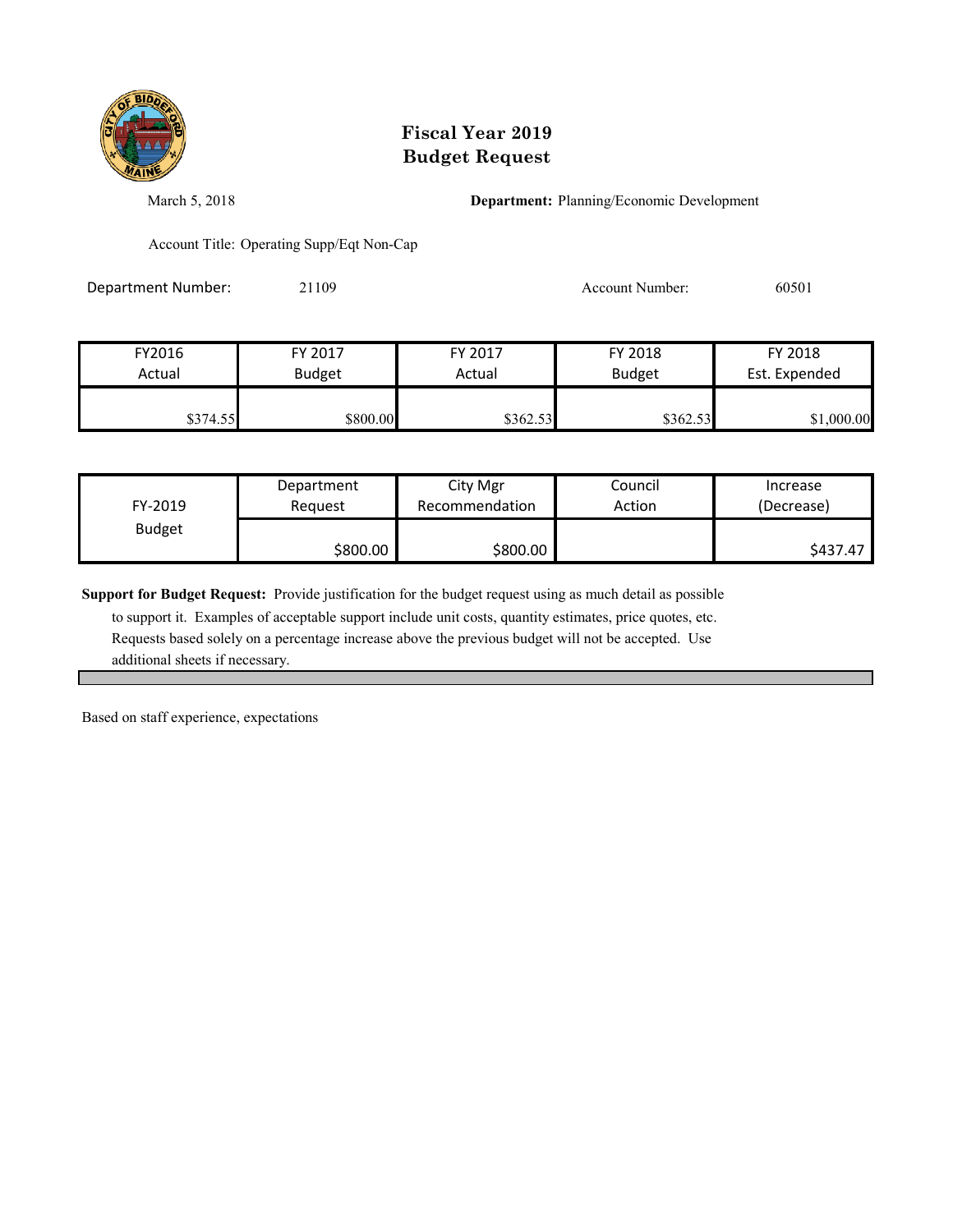

March 5, 2018 **Department:** Planning/Economic Development

Account Title: Printing & Copying Expense

Department Number: 21109 2010 2010 2021 Account Number: 60502

| FY2016  | FY 2017       | FY 2017  | FY 2018       | FY 2018       |
|---------|---------------|----------|---------------|---------------|
| Actual  | <b>Budget</b> | Actual   | <b>Budget</b> | Est. Expended |
| \$75.00 | \$150.00      | \$100.00 | \$100.00      | \$50.00       |

| FY-2019       | Department | City Mgr       | Council | Increase   |
|---------------|------------|----------------|---------|------------|
|               | Request    | Recommendation | Action  | (Decrease) |
| <b>Budget</b> | \$150.00   | \$150.00       |         | \$50.00    |

**Support for Budget Request:** Provide justification for the budget request using as much detail as possible